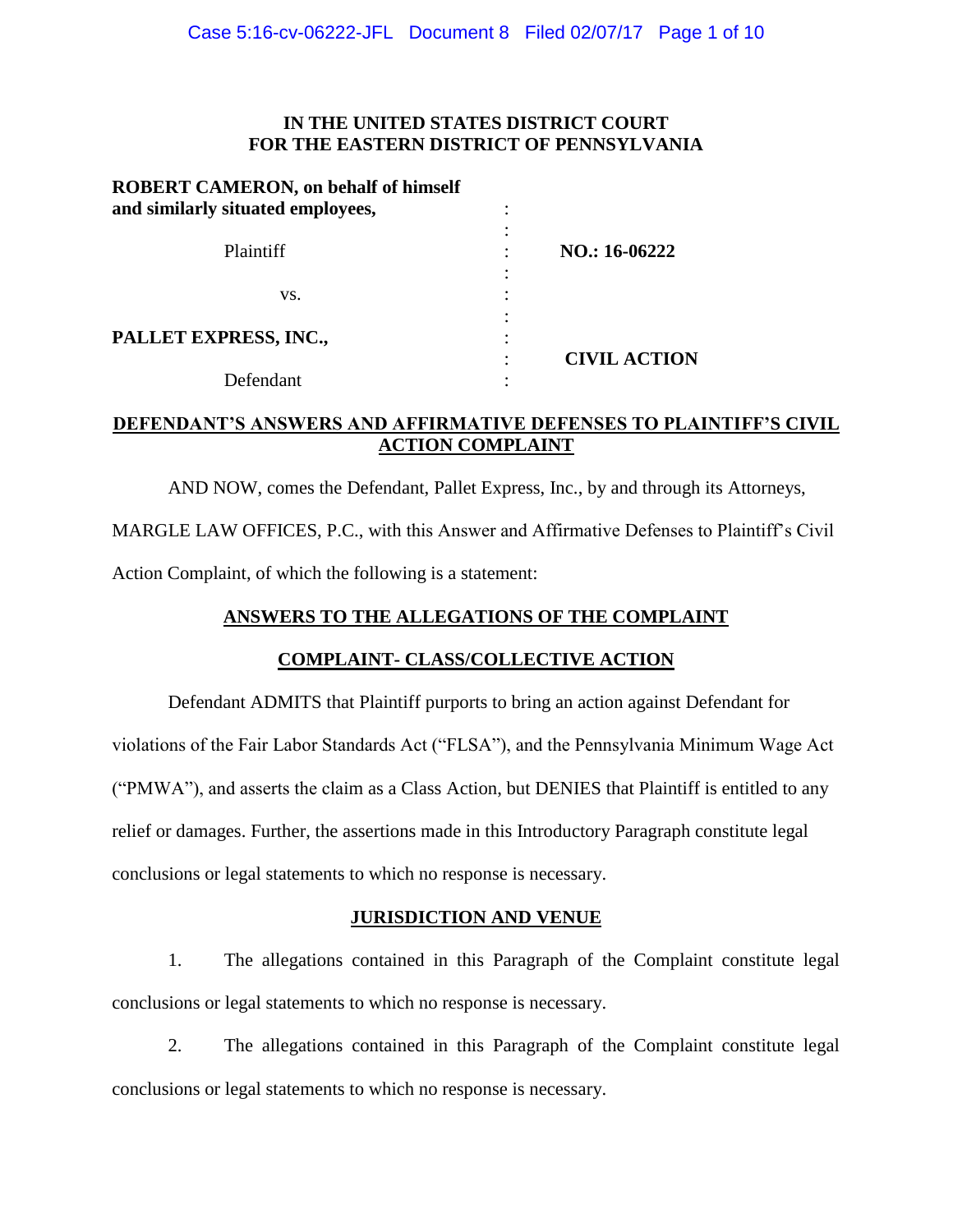# Case 5:16-cv-06222-JFL Document 8 Filed 02/07/17 Page 2 of 10

3. The allegations contained in this Paragraph of the Complaint constitute legal conclusions or legal statements to which no response is necessary.

4. Defendant is without sufficient knowledge to form a belief as to the accuracy of this averment.

5. Defendant DENIES the allegations contained in this Paragraph of the Complaint. By way of further Response, Plaintiff is not an Employee covered by the FLSA and PMWA as he is an Employee covered by the Motor Carrier Exemption of the FLSA, Section 213(b)(1), and Section 333.105(b)(7) of the PMWA. *See* 29 U.S.C. § 213(b)(1). *See also* 43 P.S. § 333.105(b)(7).

6. Defendant ADMITS the allegations contained in this Paragraph of the Complaint.

7. Defendant ADMITS the allegations contained in this Paragraph of the Complaint.

8. The allegations contained in this Paragraph of the Complaint constitute legal conclusions or legal statements to which no response is necessary.

#### **FACTS**

9. Defendant ADMITS the allegations contained in this Paragraph of the Complaint

10. DENIED. By way of further response, all Employees of Defendant who are not exempt under the Motor Carrier Exemption of the FLSA and PMWA receive(d) overtime compensation. Employees who work in the saw-room or sorting-room Departments, including Plaintiff, receive Overtime Compensation for Overtime hours worked in those positions. Plaintiff was employed by Defendant as primarily a Yard Jockey driving a "yard dog" and Forklift Operator. In said positions, Plaintiff's job entailed inspecting outbound Trucks and Trailers and reporting to Maintenance any safety issues, as well as loading the Trailers and ensuring the safety and quality of the load. Plaintiff often assisted with the maintenance and repair of the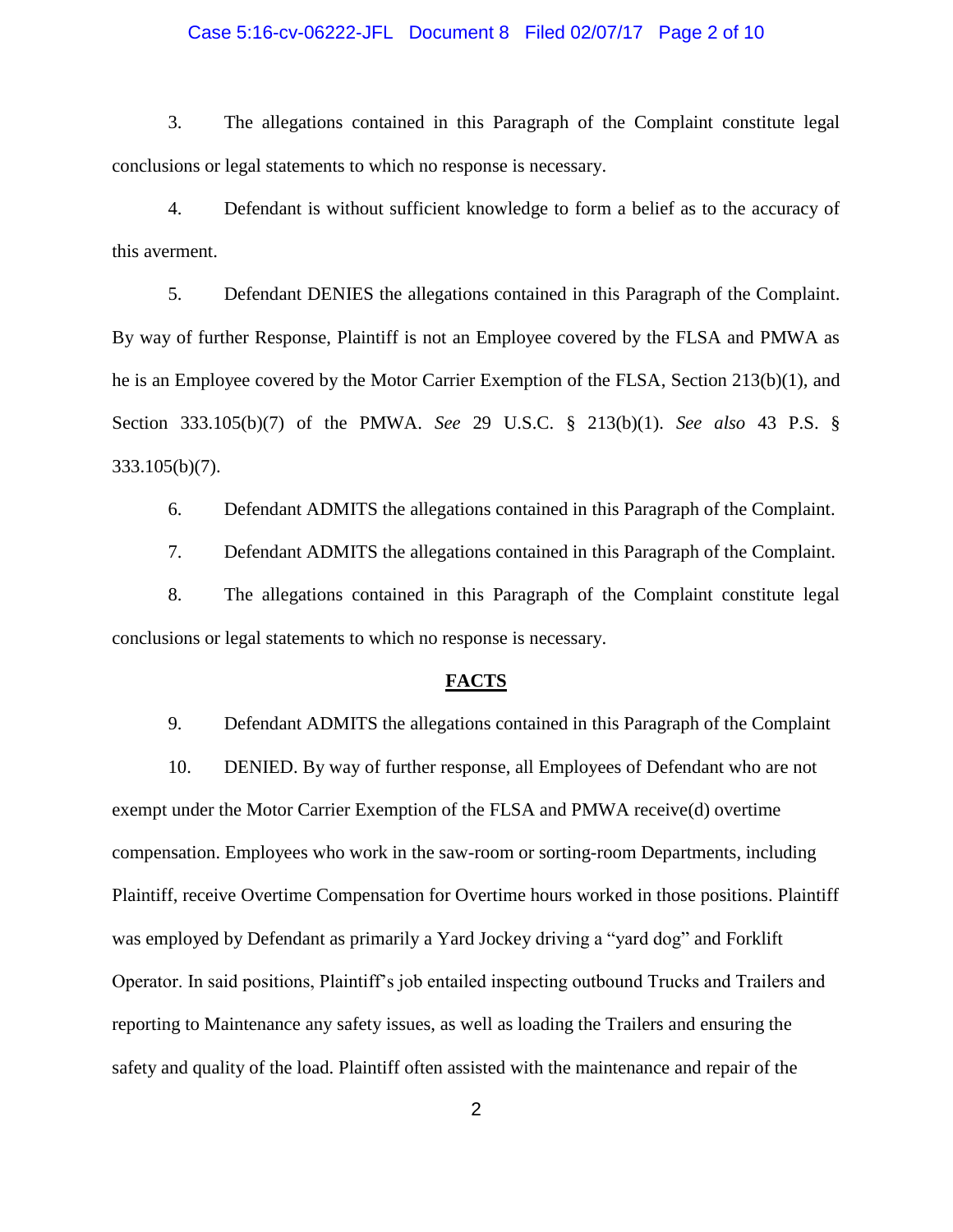#### Case 5:16-cv-06222-JFL Document 8 Filed 02/07/17 Page 3 of 10

Trucks and Trailers upon his inspection of them. Plaintiff's position entailed activities which directly affected the safe operation of Defendant's Tractors and Trailers which operate on Interstate Highways and in Interstate Commerce. Said positions are covered under the Motor Carrier Exemption of the FLSA and PMWA.

11. Defendant ADMITS the allegations contained in this Paragraph of the Complaint.

12. DENIED as stated. It is ADMITTED that Plaintiff worked Overtime hours. All other averments in this paragraph of the Complaint are DENIED.

13. DENIED as stated.

14. DENIED as stated. It is ADMITTED that Plaintiff worked 50.5 hours during the week ending May 28, 2016. It is also ADMITTED that Defendant paid Plaintiff \$17.00 an hour. All other characterizations of Defendant's actions alleged in this paragraph of the Complaint are DENIED.

15. DENIED. By way of further response, the allegations contained in this Paragraph of the Complaint constitute legal conclusions or legal statements to which no response is necessary

#### **CLASS/COLLECTIVE ACTION ALLEGATIONS**

16. Defendant ADMITS that Plaintiff purports to proceed herein as a Collective Action.

17. The allegations contained in this Paragraph of the Complaint constitute legal conclusions or legal statements to which no response is necessary.

18. The allegations contained in this Paragraph of the Complaint constitute legal conclusions or legal statements to which no response is necessary.

19. The allegations contained in this Paragraph of the Complaint constitute legal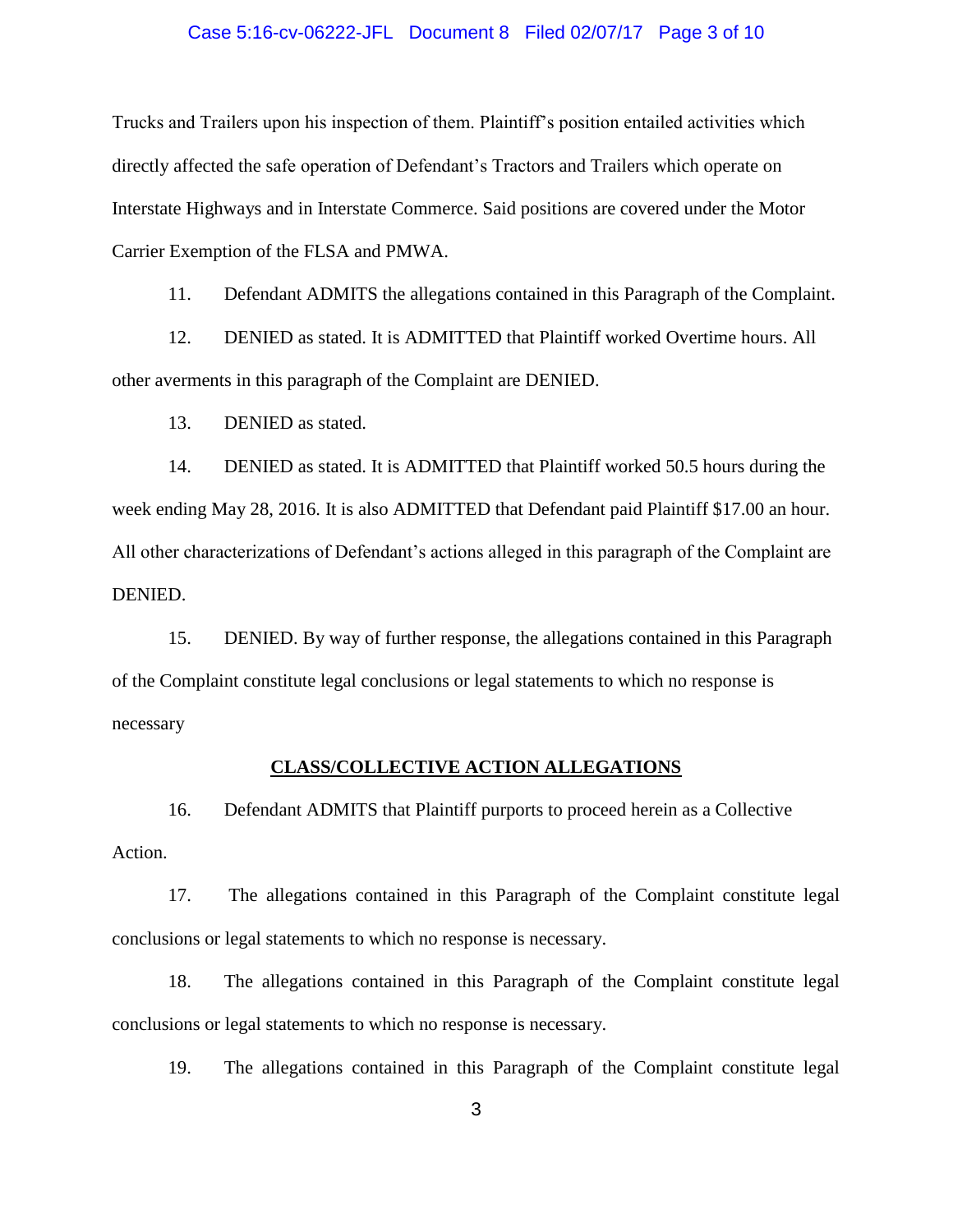#### Case 5:16-cv-06222-JFL Document 8 Filed 02/07/17 Page 4 of 10

conclusions or legal statements to which no response is necessary.

20. The allegations contained in this Paragraph of the Complaint constitute legal conclusions or legal statements to which no response is necessary. By way of further response, Defendant is without sufficient knowledge or information to form a belief as to the truth or falsity of Plaintiff's interests, and therefore DENIES the allegations contained in this Paragraph of the Complaint.

21. Defendant is without sufficient knowledge or information to form a belief as to the truth or falsity of the allegations contained in this Paragraph of the Complaint, and therefore DENIES the allegations contained in this Paragraph of the Complaint.

22. The allegations contained in this Paragraph of the Complaint constitute legal conclusions or legal statements to which no response is necessary.

23. The allegations contained in this Paragraph of the Complaint constitute legal conclusions or legal statements to which no response is necessary.

## **COUNT I (Alleging FLSA Violations)**

24. Defendant ADMITS that the foregoing paragraphs are incorporated herein in their entirety as if set forth in full, and incorporates its responses to the same herein in their entirety as if set forth in full.

25. The allegations contained in this Paragraph of the Complaint constitute legal conclusions or legal statements to which no response is necessary.

26. Defendant DENIES the allegations contained in this Paragraph of the Complaint. By way of further response, the allegations contained in this Paragraph of the Complaint constitute legal conclusions or legal statements to which no response is necessary.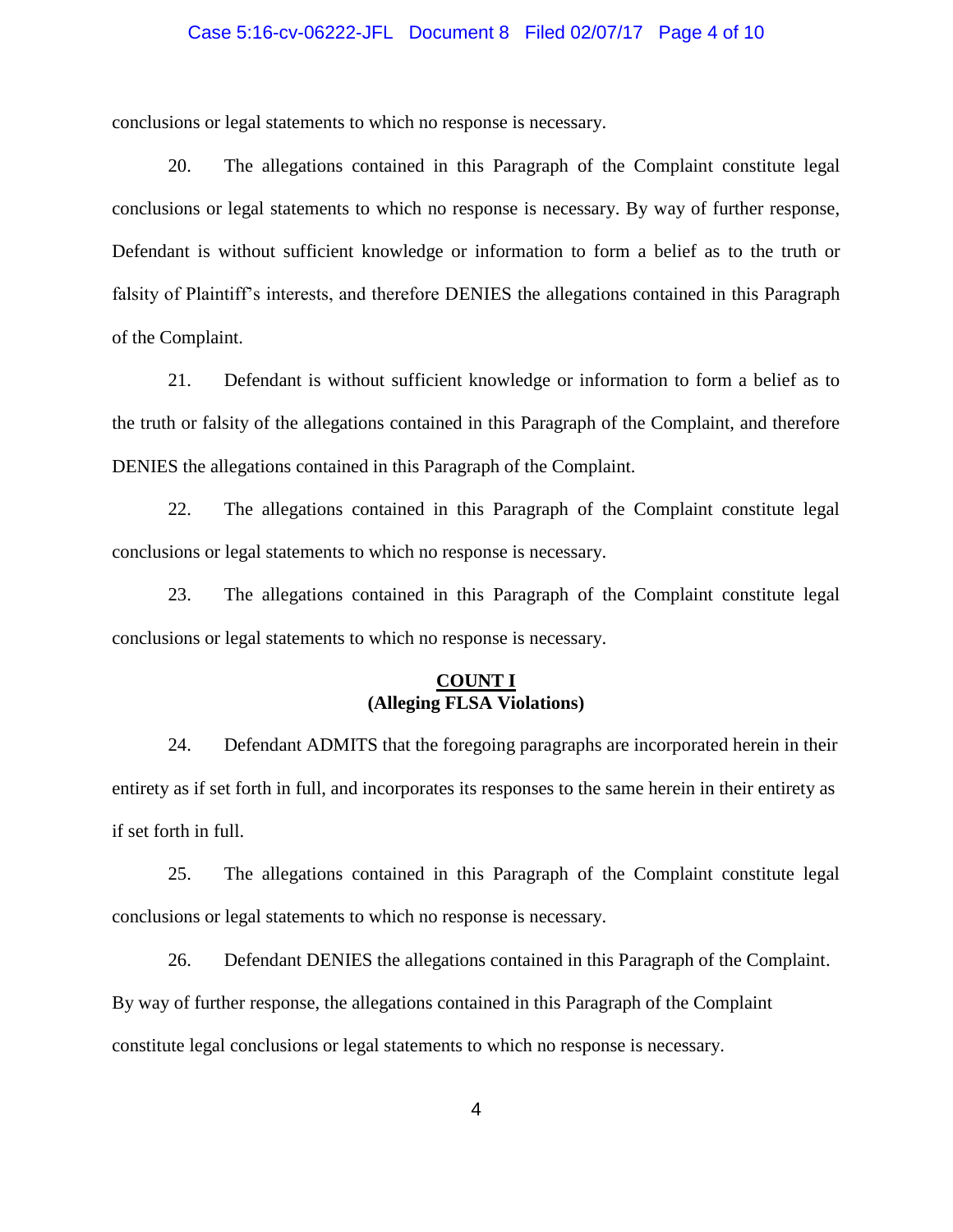#### Case 5:16-cv-06222-JFL Document 8 Filed 02/07/17 Page 5 of 10

27. Defendant DENIES the allegations contained in this Paragraph of the Complaint. By way of further response, the allegations contained in this Paragraph of the Complaint constitute legal conclusions or legal statements to which no response is necessary.

## **COUNT II (Alleging PMWA Violations)**

28. Defendant ADMITS that the foregoing paragraphs are incorporated herein in their entirety as if set forth in full, and incorporates its responses to the same herein in their entirety as if set forth in full.

29. The allegations contained in this Paragraph of the Complaint constitute legal conclusions or legal statements to which no response is necessary.

30. Defendant DENIES the allegations contained in this Paragraph of the Complaint. By way of further response, the allegations contained in this Paragraph of the Complaint constitute legal conclusions or legal statements to which no response is necessary.

## **JURY DEMAND**

It is ADMITTED that Plaintiff demands a jury trial as to all claims so triable.

#### **PRAYER FOR RELIEF**

This paragraph of the Complaint is a Prayer for Relief to which no response is required.

WHEREFORE, Defendant respectfully requests that this Honorable Court Dismiss Plaintiff's Complaint with prejudice, in its entirety; Grant Defendant its Attorney's Fees and Costs in connection with this suit; and award Defendant such further relief that this Court deems just and proper.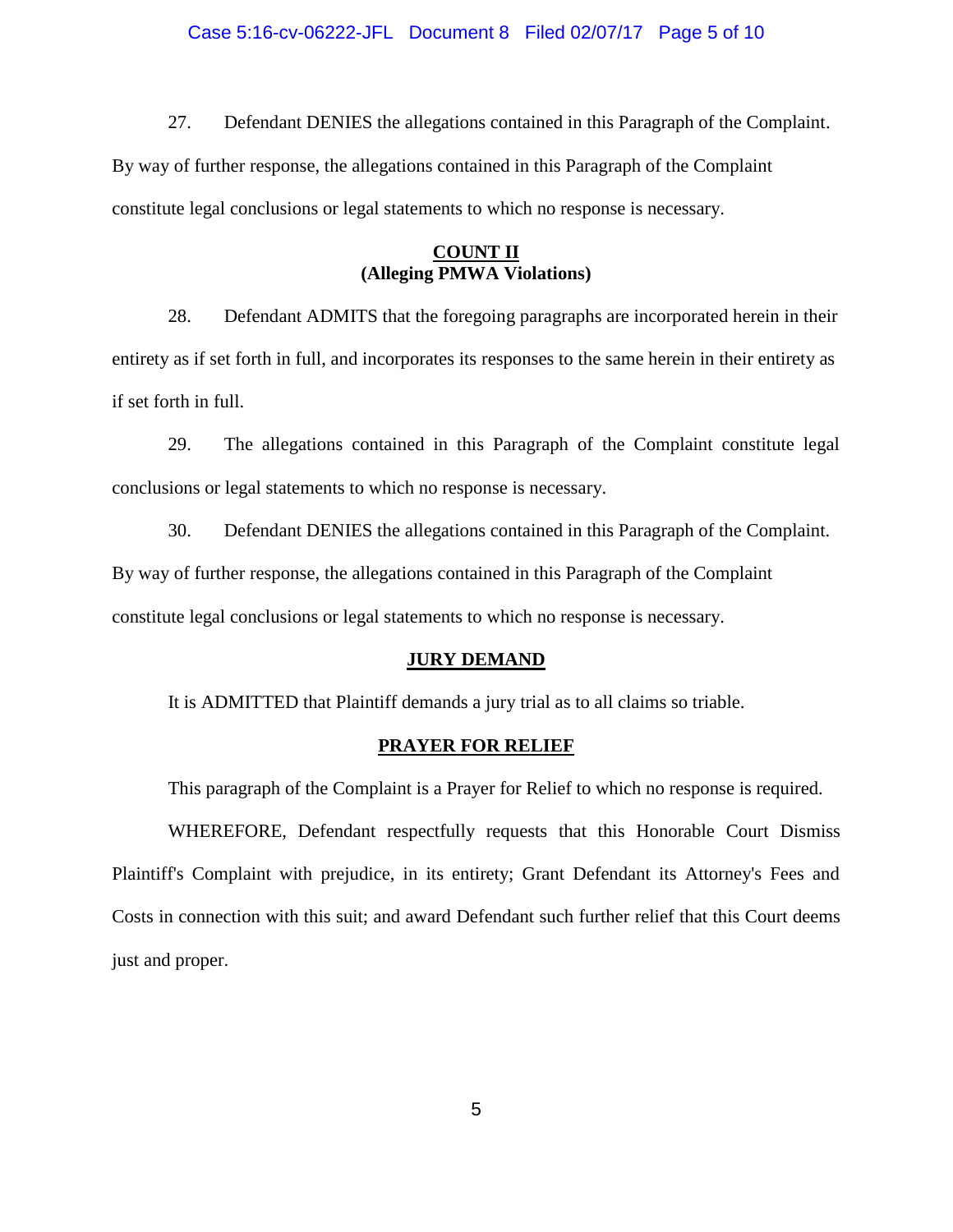# **AFFIRMATIVE DEFENSES**

## **FIRST AFFIRMATIVE DEFENSE**

Plaintiffs' Claim is barred as the Complaint, and each purported cause of action contained therein, is barred because Plaintiffs were at all relevant times exempt from coverage under the Motor Carrier Exemption of the PMWA at 43 P.S. § 333.105(b)(7).

## **SECOND AFFIRMATIVE DEFENSE**

Plaintiffs' Claim is barred as the Complaint, and each purported cause of action contained therein, is barred because Plaintiffs were at all relevant times exempt from coverage under the Motor Carrier Exemption of the FLSA at 29 U.S.C.A. §213(b)(1).

## **THIRD AFFIRMATIVE DEFENSE**

Plaintiffs' Claim is barred as Defendant has fully complied with the provisions of the FLSA and PMWA.

## **FOURTH AFFIRMATIVE DEFENSE**

Collective or Class Action relief is not appropriate as Plaintiff is not similarly situated to putative collection individuals whom he purports to represent.

## **FIFTH AFFIRMATIVE DEFENSE**

Plaintiff has failed to meet the requirements of Federal Rule of Civil Procedure 23 to certify the class.

#### **SIXTH AFFIRMATIVE DEFENSE**

Defendant subjectively acted in good faith and had reasonable grounds to believe it was not violating the FLSA or PMWA, therefore, liquidated damages should be reduced or denied under 29 U.S.C. § 260.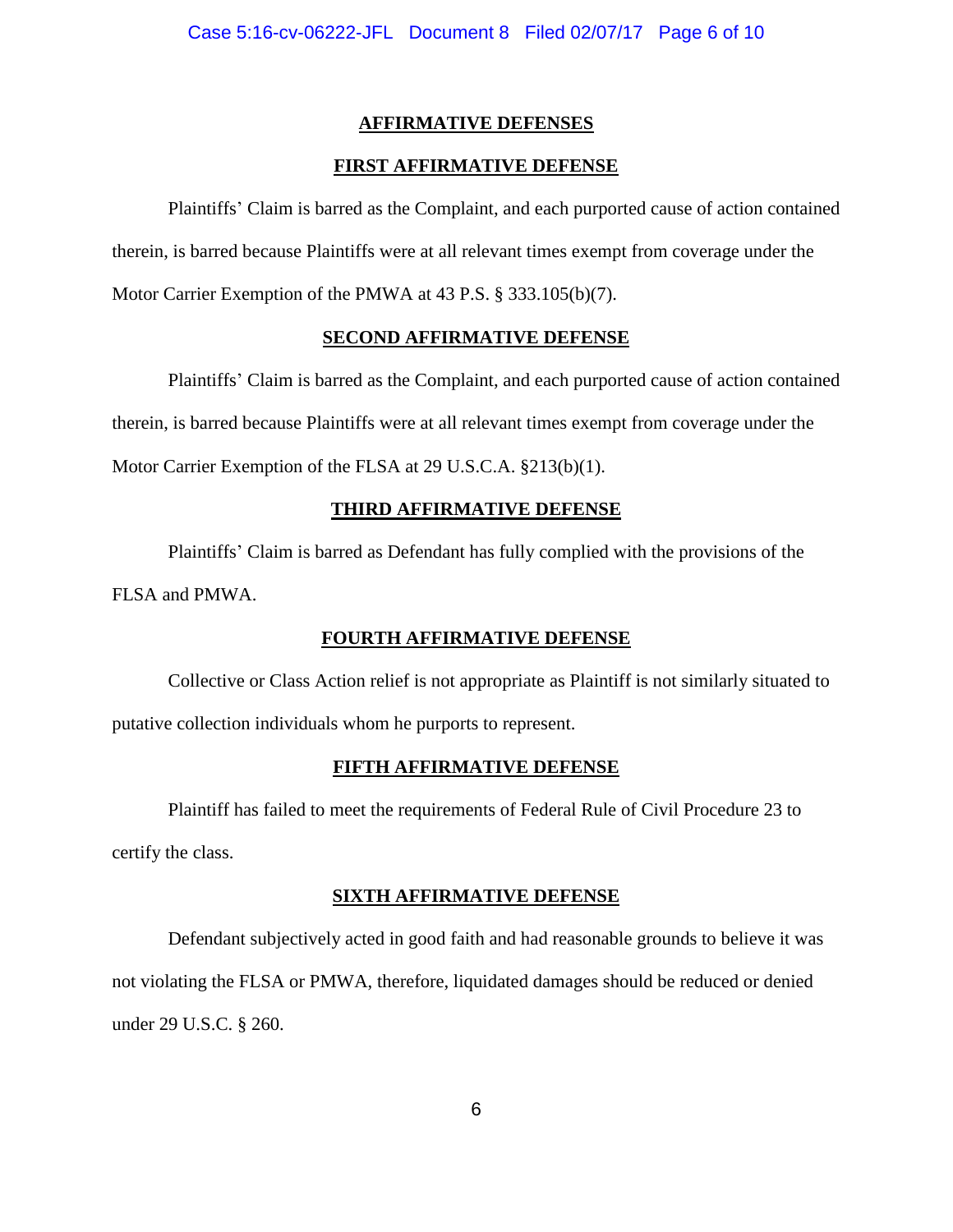### **SEVENTH AFFIRMATIVE DEFENSE**

Plaintiffs' Complaint fails to state a claim upon which relief may be granted.

#### **EIGHTH AFFIRMATIVE DEFENSE**

To the extent that Plaintiff has failed to institute this action within the time required under the applicable Statute of Limitations, his claims for relief are barred.

## **NINTH AFFIRMATIVE DEFENSE**

Plaintiffs' claim for punitive damages fails to state a claim upon which relief can be granted.

## **TENTH AFFIRMATIVE DEFENSE**

Plaintiffs' claim for punitive damages fails because Defendant did not act with malice or reckless indifference to Plaintiff's federally protected rights, or engage in willful, deliberate, malicious or outrageous conduct.

#### **ELEVENTH AFFIRMATIVE DEFENSE**

To the extent Plaintiff has made any claims for special damages or other damages, he has failed to state such claim with the requisite specificity. Therefore, Plaintiff's claims are barred and should be dismissed.

#### **TWELFTH AFFIRMATIVE DEFENSE**

Plaintiff has failed to set forth facts sufficient to establish a prima facie case for violations of the FLSA.

#### **THIRTEENTH AFFIRMATIVE DEFENSE**

Plaintiff has failed to set forth facts sufficient to establish a prima facie case for violations of the PMWA.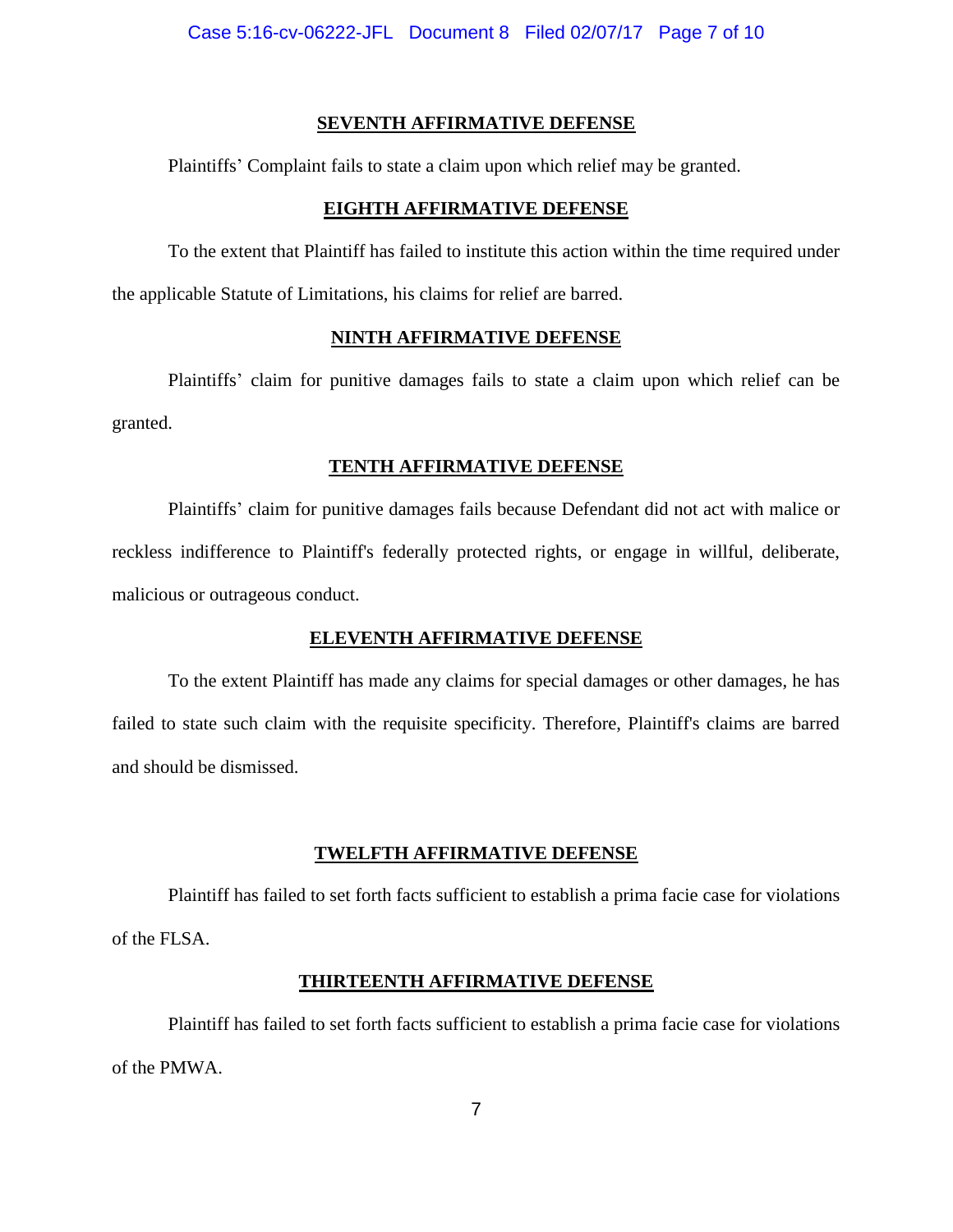## **FOURTEENTH AFFIRMATIVE DEFENSE**

Plaintiffs' claims are barred, in whole or in part, by the Doctrine of Equitable Estoppel.

# **FIFTEENTH AFFIRMATIVE DEFENSE**

Plaintiffs' claims are barred, in whole or in part, by the Doctrine of Unclean Hands.

# **SIXTEENTH AFFIRMATIVE DEFENSE**

Plaintiffs' claims are barred, in whole or in part, by the Doctrine of Waiver.

## **SEVENTEENTH AFFIRMATIVE DEFENSE**

Plaintiffs' claims are barred, in whole or in part, by the Doctrine of Laches.

# **EIGHTEENTH AFFIRMATIVE DEFENSE**

Plaintiffs' claims are barred, in whole or in part, by the Doctrine of Accord and Satisfaction.

# **NINETEENTH AFFIRMATIVE DEFENSE**

Plaintiffs' claims are barred, in whole or in part, by the Doctrine of Justification.

# **TWENTIETH AFFIRMATIVE DEFENSE**

Plaintiffs' claims are barred, in whole or in part, by the Doctrine of Release.

# **TWENTY-FIRST AFFIRMATIVE DEFENSE**

Plaintiffs' claims are barred, in whole or in part, by the Doctrine of Fraud.

# **TWENTY-SECOND AFFIRMATIVE DEFENSE**

Plaintiffs' claims are barred, in whole or in part, by the Doctrine of Illegality.

# **TWENTY-THIRD AFFIRMATIVE DEFENSE**

Plaintiffs' claims are barred, in whole or in part, by the Doctrine of Payment.

# **TWENTY-FOURTH AFFIRMATIVE DEFENSE**

Plaintiffs' claims are barred, in whole or in part, by the Doctrine of Consent.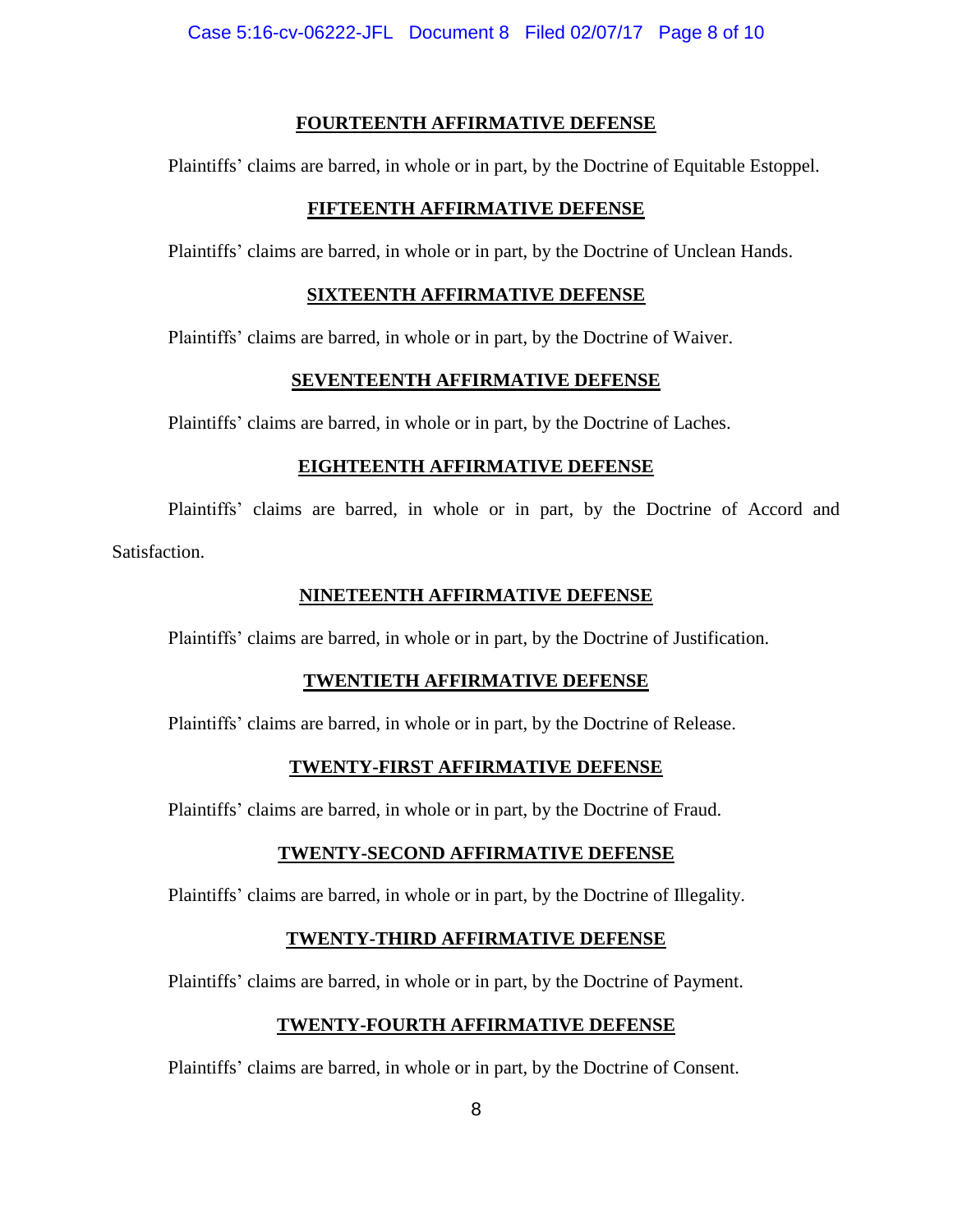#### **TWENTY-FIFTH AFFIRMATIVE DEFENSE**

Plaintiffs' claims are barred, in whole or in part, to the extent Plaintiff is seeking to recover costs or damages that are unreasonable, duplicative or otherwise inappropriate. Plaintiff has incurred no damages cognizable by law.

## **TWENTY-SIXTH AFFIRMATIVE DEFENSE**

Plaintiffs' claims are barred, in whole or in part, by Plaintiff's failure to join indispensable parties to this action.

#### **TWENTY-SEVENTH AFFIRMATIVE DEFENSE**

Plaintiff would be unjustly enriched if permitted to recover against Defendant on the claims set forth in the Complaint.

Defendant reserves the right to assert additional affirmative defenses as established by the facts of the case.

WHEREFORE, Defendant respectfully requests that this Honorable Court enter Judgment in its favor; that the Plaintiffs takes nothing under the Complaint; Dismiss Plaintiffs' Complaint with prejudice, in its entirety; Grant Defendant its Attorney's Fees and Costs in connection with this suit; and that this Court award Defendant any and all further relief that this Court deems appropriate.

> Respectfully Submitted, MARGLE LAW OFFICES, P.C.

By: /s/ Stanley J. Margle, III Stanley J. Margle, III I.D. # 36553 3839 Easton Avenue Bethlehem, PA 18020 (610) 865-9970 smargle@marglelaw.com Dated:  $2/7/17$  Attorney for Defendant

9